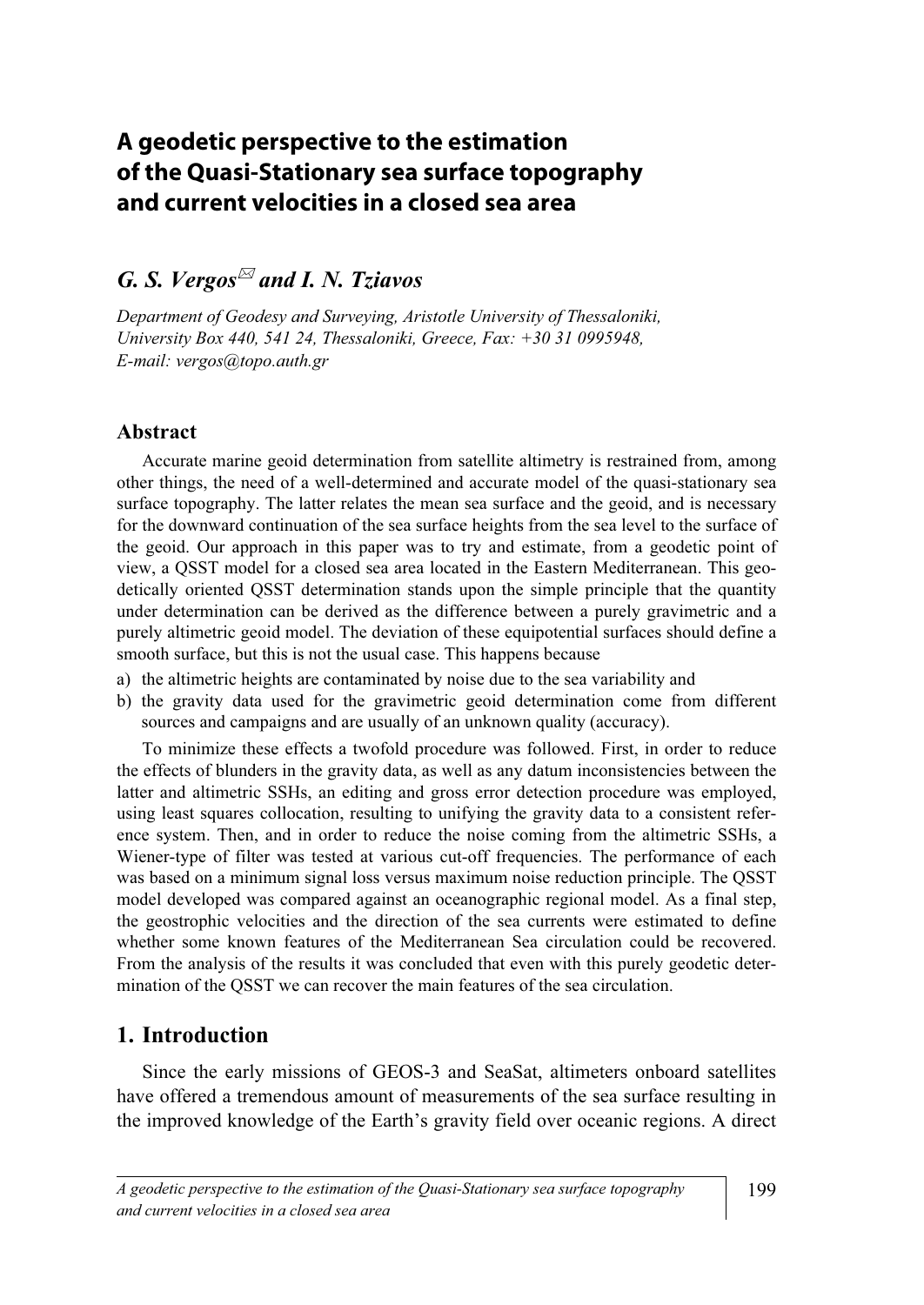consequence of that is the continuous development of Mean Sea Surface (MSS) models of the oceans, which are usually combined with satellite-only Earth Gravity Models (EGMs) to estimate models of the Quasi-Stationary Sea Surface Topography (QSST). The QSST is defined as the semi-constant over large periods of time deviation of the mean sea surface from the geoid. It reaches a maximum of +2.2 m and in closed sea areas has very small variations over large regions. This is why most QSST models developed during the last two decades are usually provided in terms of a spherical harmonics expansion of the QSST to low degrees, e.g., 20 (which corresponds to about 2000 km full wavelength). It can be easily concluded that when the area under study is rather small or is characterised as closed, e.g., the Mediterranean Sea, then such global models are insufficient.

 From a geodetic point of view, the QSST is needed for the reduction of the altimetric measurements from the sea surface to the geoid. This is so because the basic measurements of satellite altimeters, the sea surface heights (SSHs), refer to the sea surface and not the geoid itself. Therefore, the reduction of these observations to the geoid is necessary to determine a geoid and not a MSS model. Additionally, shipborne gravity measurements refer to the sea surface as well and need to be free-air reduced to the geoid to be used for the determination of a gravimetric geoid in the well-known Helmert scheme (Vergos 2006). The quantity needed for this reduction is the QSST, which is the "marine" counterpart of orthometric heights. It can be easily concluded that the QSST is significant for the precise and accurate determination of gravity-field related quantities, while local models are highly necessary as well to serve local to regional geoid modelling.

 These form the basis for the present work, i.e., to investigate whether a determination of the QSST from a geodetic point of view, i.e., using traditional geodetic methods and quantities, is possible. Studies on a geodetic determination of the QSST have begun since the work by Engelis (1983) who presented in a very elegant way their feasibility (OSU83 QSST model). Consequently, there have been more works on a global determination of the QSST in terms of surface spherical harmonics (SH) (Engelis, 1984; 1985; 1987), while Knudsen (1992) presented a local model for the North Sea. Finally, Lemoine et al. (1997) estimated a QSST model complete to degree and order 20 during the development of the EGM96, while Pavlis et al. (1998) used Proudman functions and data from the POCM-4 model to estimate the QSST to degree and order 20 and Andritsanos (2000) estimated QSST models and current velocities from an analysis of altimetric exact repeat mission data.

 The area of the present study is the Eastern part of the Mediterranean Sea bounded between  $33^{\circ} \le \varphi \le 38^{\circ}$  and  $20^{\circ} \le \lambda \le 28^{\circ}$ . This region was selected due to

- a) the fact that it is a closed sea, thus global models are insufficient and
- b) some well-known currents are present so they can provide a reasonable validation of the proposed method.

The determination is based on well-known geodetic algorithms and uses purely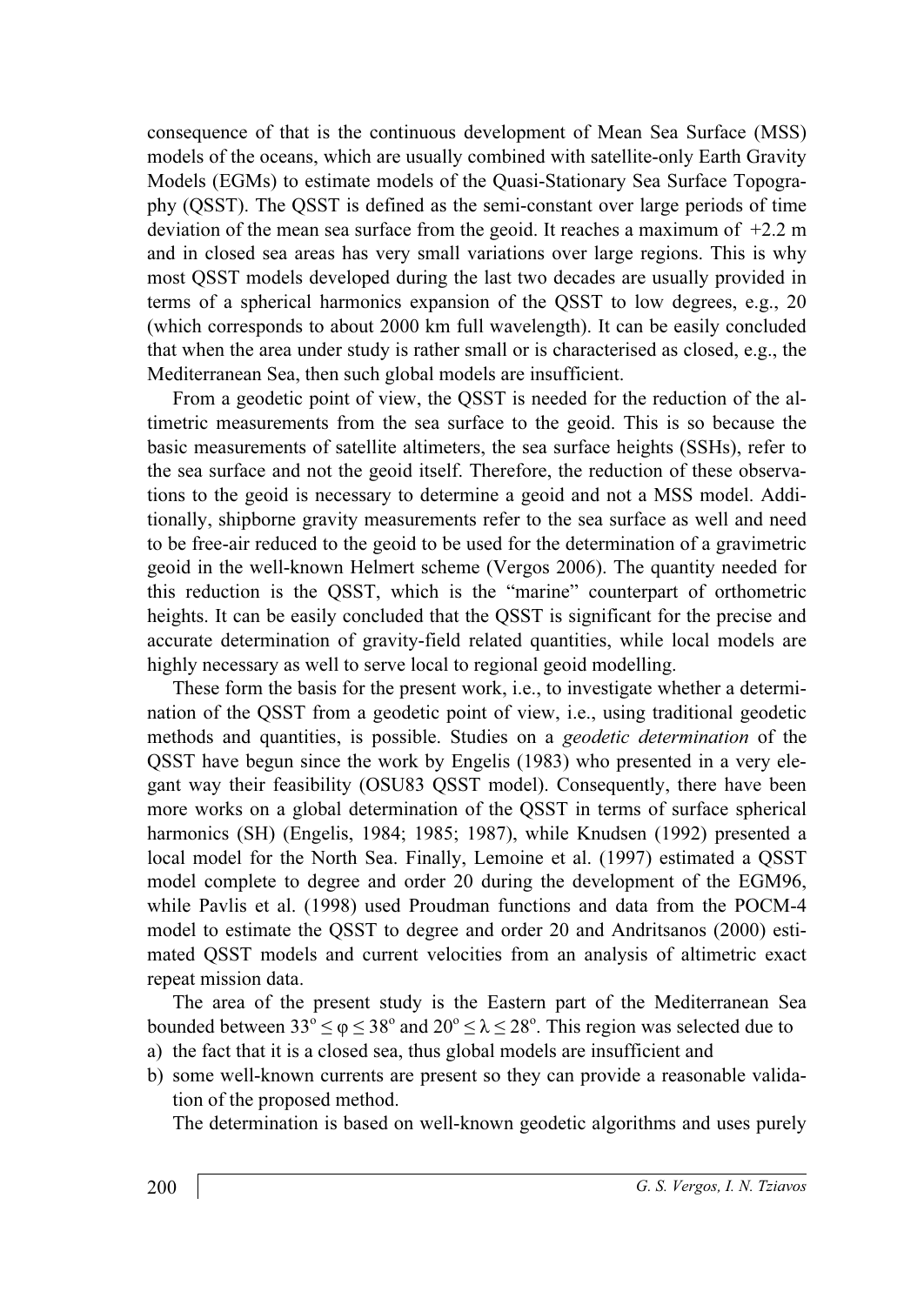"geodetic" data, i.e. satellite altimetry geoid heights and shipborne gravity anomalies. For the estimation of the QSST, the simple formula connecting altimetric and gravimetric geoid heights, i.e., that their difference gives the QSST, was employed. With this as a starting point, the use of low pass filtering (LPF) with a Wiener-type of filter and a blunder detection test is proposed to filter the resulting QSST field and lead to a better approximation of the SST. This filtering operation is necessary to reduce high-frequency oceanic effects contaminating geodetic mission (GM) altimetry, while the blunder removal is needed to smooth the differences between the altimetric and shipborne gravity data, due to blunders in the latter.

#### 2. Sea Surface Topography Modeling

 For the determination of the QSST an altimetric and a gravimetric geoid model for the area were used. These models were developed by the authors (Vergos et al. 2004) in the frame of previous studies, aiming at the determination of highresolution and high-accuracy marine geoid and mean sea surface models and the monitoring of sea level variations in the Mediterranean. The development of these models will be briefly discussed since the models themselves and the methodology followed are well documented in Vergos and Sideris (2003) and Vergos et al. (2003; 2004; 2007).

 The altimetric geoid was estimated from a combination of ERS1 and GEOSAT GM data for the area under study. The well-known remove-compute-restore method was employed, while the EGM96 (Lemoine et al., 1998) global geopotential model was used as a reference surface. Finally, an altimetric geoid of 1′×1′ resolution in both latitude and longitude was determined for the area under study.

 For the determination of the gravimetric geoid model, an effort was made to collect all available marine, land and airborne gravity data for the area under study. Then, an editing and blunder detection and removal process, using least squares collocation, took place to construct a homogeneous and accurate gravity database. Finally, a gravimetric geoid model was estimated using EGM96 as a reference surface and the 1D FFT spherical Stokes convolution to evaluate Stokes' function (Vergos et al., 2004). The statistics of the altimetric and gravimetric geoid models are summarized in Table 1.

Table 1. Statistics of the altimetric and gravimetric geoid models. Unit: [m].

| <b>Model</b>       | max    | min   | mean   | σ            |
|--------------------|--------|-------|--------|--------------|
| Ngravimetric       | 39.813 | 0.780 | .185   | $\pm 10.352$ |
| <b>Naltimetric</b> | 40.206 | .057  | 21.376 | ±10.484      |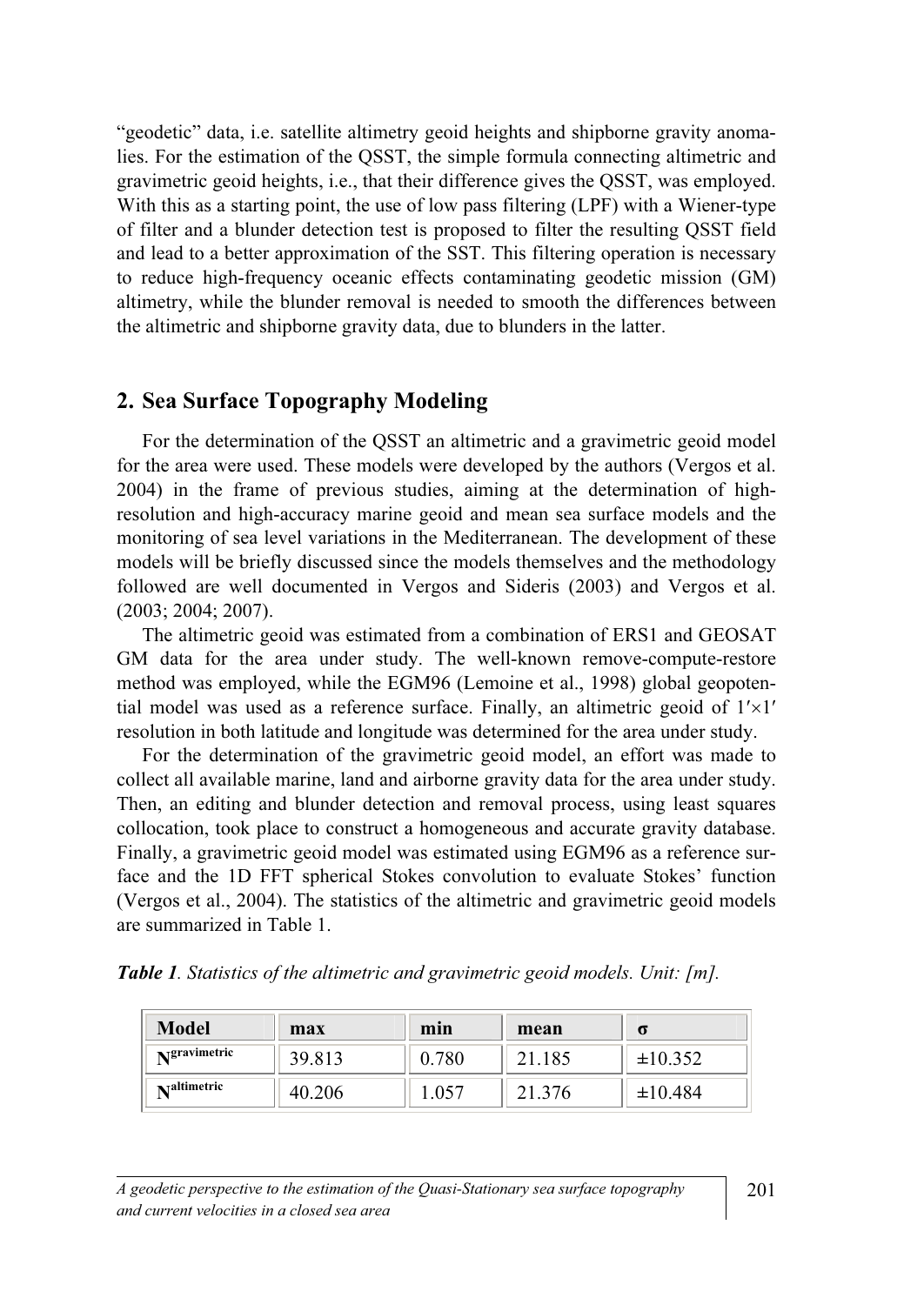Employing the so-derived geoid models for the area under study, a preliminary quasi-stationary sea surface topography model for the area was estimated as

$$
QSST = Nalt - Ngrav
$$
 (1)

where, we suppose that the gravity anomalies used to determine the gravimetric geoid are free-air reduced, i.e., reduced from the sea surface to the geoid. The statistical characteristics of this preliminary QSST are given in Table 2, while the model itself is depicted in Figure 1. From Figure 1 (see solid circle) and Table 1 it is evident that the QSST estimated presents some unreasonably large variations within the area  $(3.3 \text{ m})$  and reaches a maximum of 2.2 m. Therefore it is clear that blunders are present in the estimated field. Finally, from Figure 1 some noisy features are evident (see the dotted circle), thus low-pass filtering (LPF) is needed to reduce these effects.



Figure 1: The preliminary QSST model.

 For the detection and removal of blunders, a simple 3 rms test was performed, i.e., points with a QSST value larger than 3 times the rms of the preliminary field were removed. The statistics of the QSST model after this test are given in Table 2 as well. To low-pass filter the preliminary QSST model, a collocation-type of filter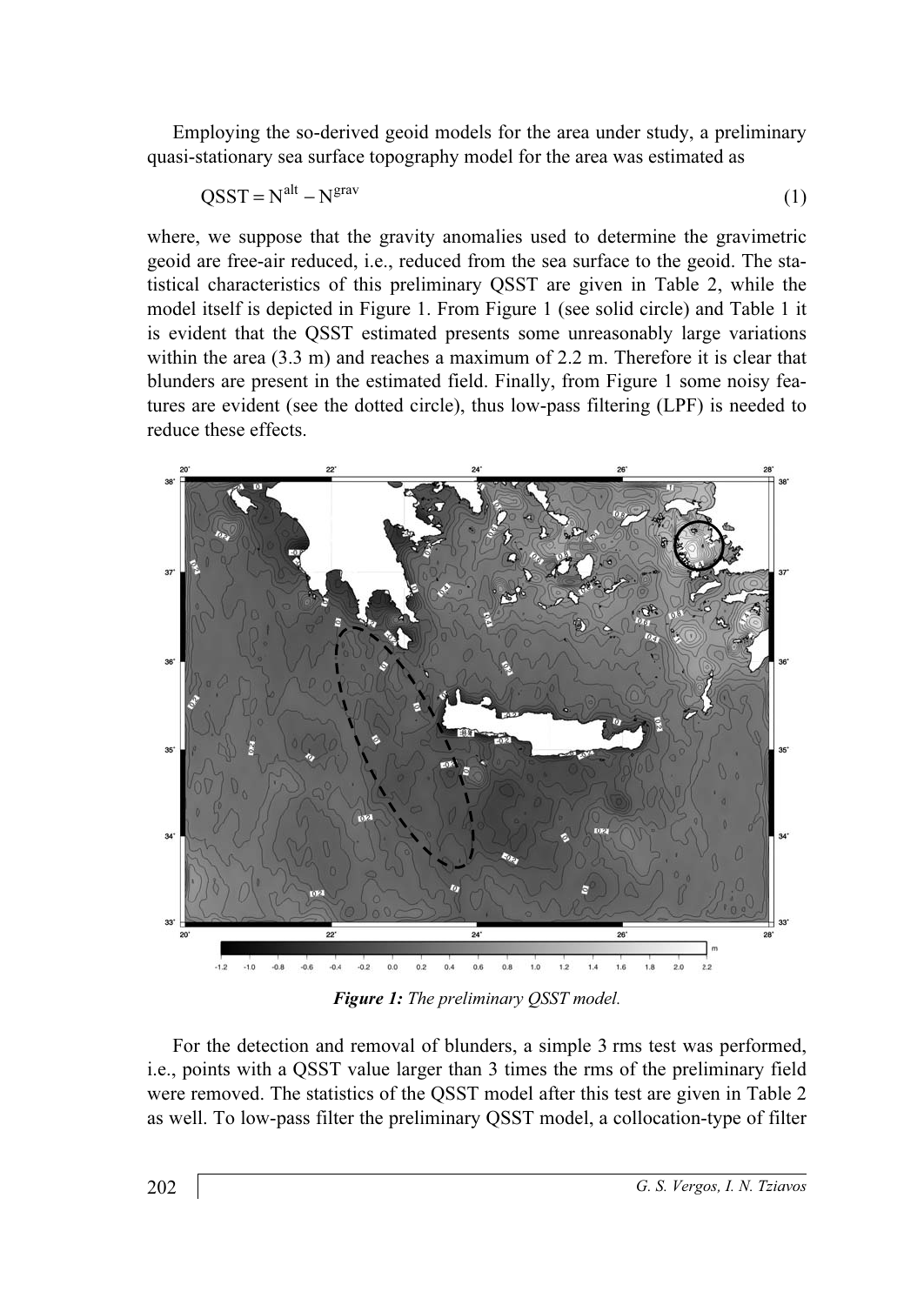(Wiener filtering) was used, assuming the presence of white noise in the QSST field that needs to be filtered (Schwarz et al., 1990). Furthermore, we assume that Kaula's rule for the decay of the geoid power spectrum holds, i.e., that the geoid heights PSD decays like  $k^4$  where k is the radial wavenumber. Finally, we arrive at the filtering function shown in (2).

$$
F(\omega) = \frac{\omega_c^4}{\omega^4 + \omega_c^4}
$$
 (2)

Table 2. Statistics of the preliminary QSST model before and after the 3rms test. Unit:  $\lfloor m \rfloor$ .

|        | max        | min      | mean |     |
|--------|------------|----------|------|-----|
| before | $-77$<br>⌒ | 110<br>_ |      | 326 |
| after  | 077        | 05 O     | Ωſ   | 269 |

 To filter the wanted field, the desired cut-off frequency needs to be selected. The latter relates to the final resolution of the filtered field and the reduction of the noise in the data. Thus, a trade-off is necessary, since higher resolution means more noise will pass the filter, while higher noise reduction means lower resolution of the final model. A high resolution is vital in the determination of regional to local QSST models, since if a high value cannot be achieved then a so-derived local model has little to offer compared to a global solution. It can be clearly seen, that the disadvantage of Wiener filtering is that the selection of the cut-off frequency in based on the spectral characteristics of the field only, while its spatial characteristics are not taken into account. Furthermore, the selection of the cut-off frequency is based on solely objective criteria (noise reduction). Thus, a trial and error process, based on maximum noise reduction with minimum signal loss, is needed to determine the desired cut-off frequency.

 Various cut-off frequencies have been tested corresponding to wavelengths of 5, 10, 20, 40, 60, 100 and 120 km and finally we selected a wavelength of 100 km (about  $1^\circ$  or harmonic degree 180) since it offered the minimum signal loss with maximum noise reduction. Wavelengths shorter than 100 km left too much noise in the field, while those larger than 100 km were reducing not only the noise but the characteristics of the field as well. If we would select a longer wavelength, then, and if the area was significantly larger (e.g. the entire Mediterranean Sea) it would have been possible to identify larger in scale QSST features and distinguish them from smaller ones. The problem in this case is that shipborne gravity data in such high resolutions are not available for large regions.

 The final QSST field after the filtering is shown in Figure 2, while the statistics are given in Table 3. From the aforementioned figure it can be seen that the noise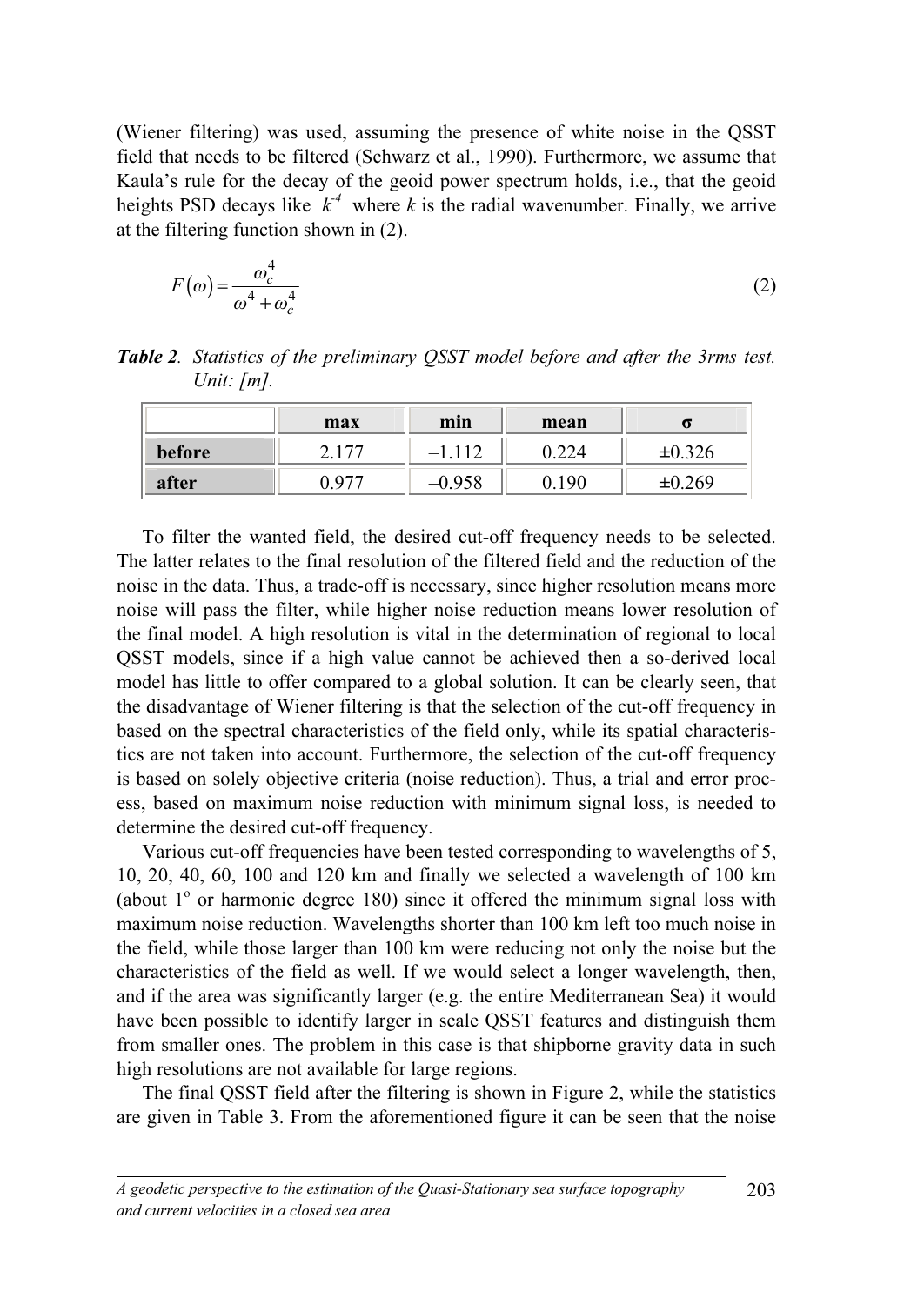

Figure 2: The final quasi-stationary sea surface topography model.

|  | Table 3. Statistics of the final QSST model. Unit: [m]. |  |
|--|---------------------------------------------------------|--|
|--|---------------------------------------------------------|--|

|                 | max   | min      | mean  | σ      |
|-----------------|-------|----------|-------|--------|
| QSST            | 0.675 | $-0.510$ | 0.014 | ±0.238 |
| <b>MDT-QSST</b> | 0.481 | $-0.293$ | 0.000 | ±0.090 |

present in the preliminary model is reduced significantly, while blunders cannot be identified. For validation purposes, the estimated QSST model has been compared with a Mean Dynamic Topography model estimated for the entire Mediterranean Sea from an analysis of satellite altimetry and oceanographic data (Rio, 2004). The latter is given as a grid of mean QSST values of 3.75′×3.75′ resolution in both latitude and longitude. The statistics of the differences between the MDT and the estimated QSST models are given in Table 3 (last row). From the comparison it can be concluded that the two models agree very well to each other (standard deviation at the  $\pm 9$  cm level only). The maximum and minimum values of the differences are found close to land areas only, where both models are inadequate. This comparison gives evidence that the estimated QSST model is at least in good agreement with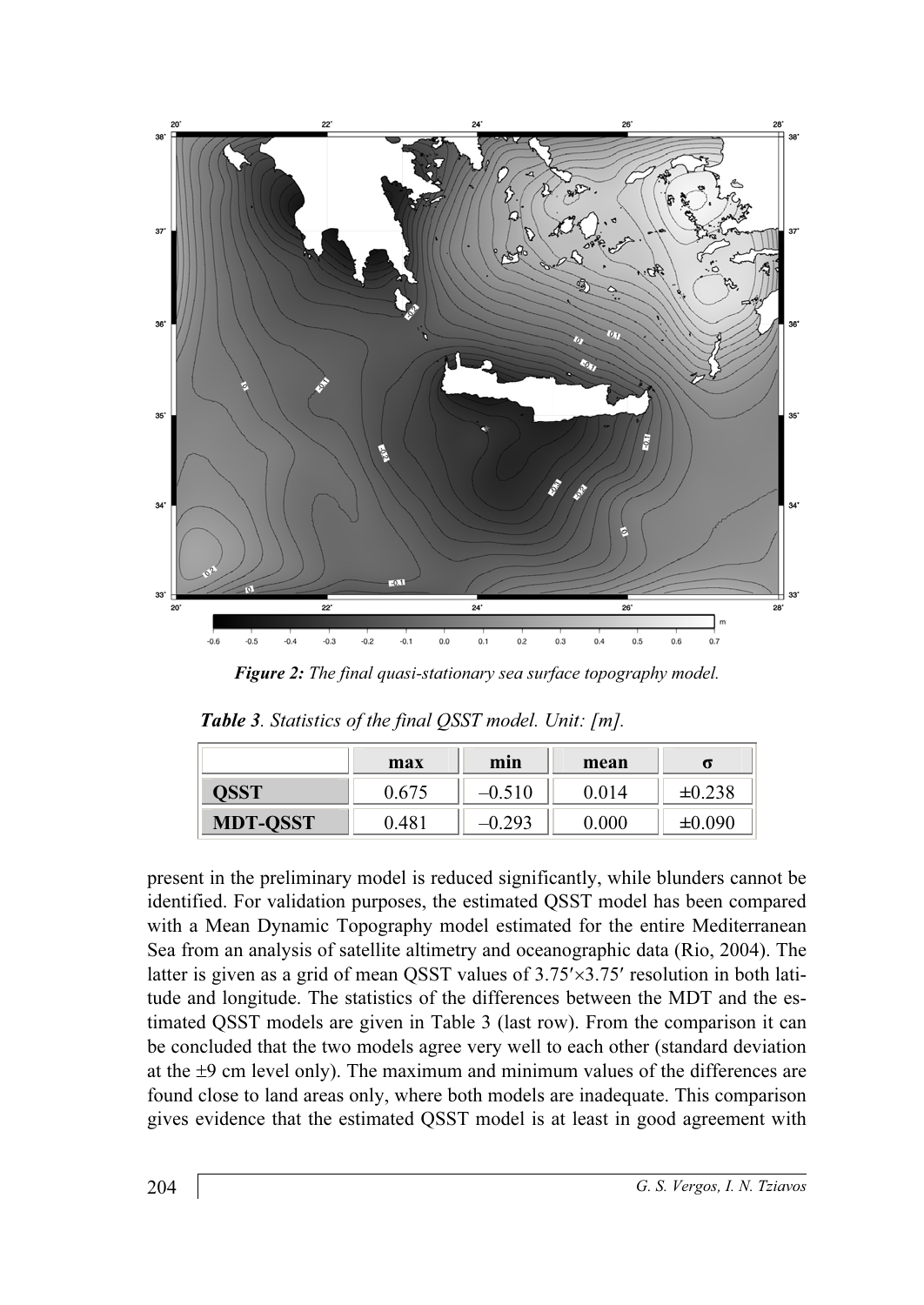existing regional oceanographic MDT models. Furthermore, it is a welcoming fact, which supports the appropriateness of the proposed methodology for the determination of a geodetic QSST model. This is important, since geodesy and oceanography are in need of the, more or less, same quantities, i.e., the geoid and the SST to support their studies, so the interaction between the two is vital especially in the frame of the recent gravity field dedicated mission of GOCE (Barzaghi et al., 2007. The methodology followed for the determination of the QSST, is given schematically in Figure 3.



Figure 3: Sea surface topography modeling.

## 3. Geostrophic Velocity Estimation

 Following the determination of the QSST model for the area under study, the direction and velocities of the ocean currents can be estimated. That was achieved by following the theory of geostrophic flow, i.e., that the Coriolis force and the pressure gradient acting on the currents are in balance. This method is more related to oceanographic studies and products, but its main advantage is that it quickly gives velocity estimates and takes into account the properties of the ocean as a fluid. One of its disadvantages is that it diverges close to coastal areas, thus making the current estimates in such regions unreliable. The equations of geostrophic flow in spherical approximation, are given as (Pond and Pickard, 2000)

$$
u_s = -\frac{g}{fR} \frac{\partial H}{\partial \phi} \tag{3}
$$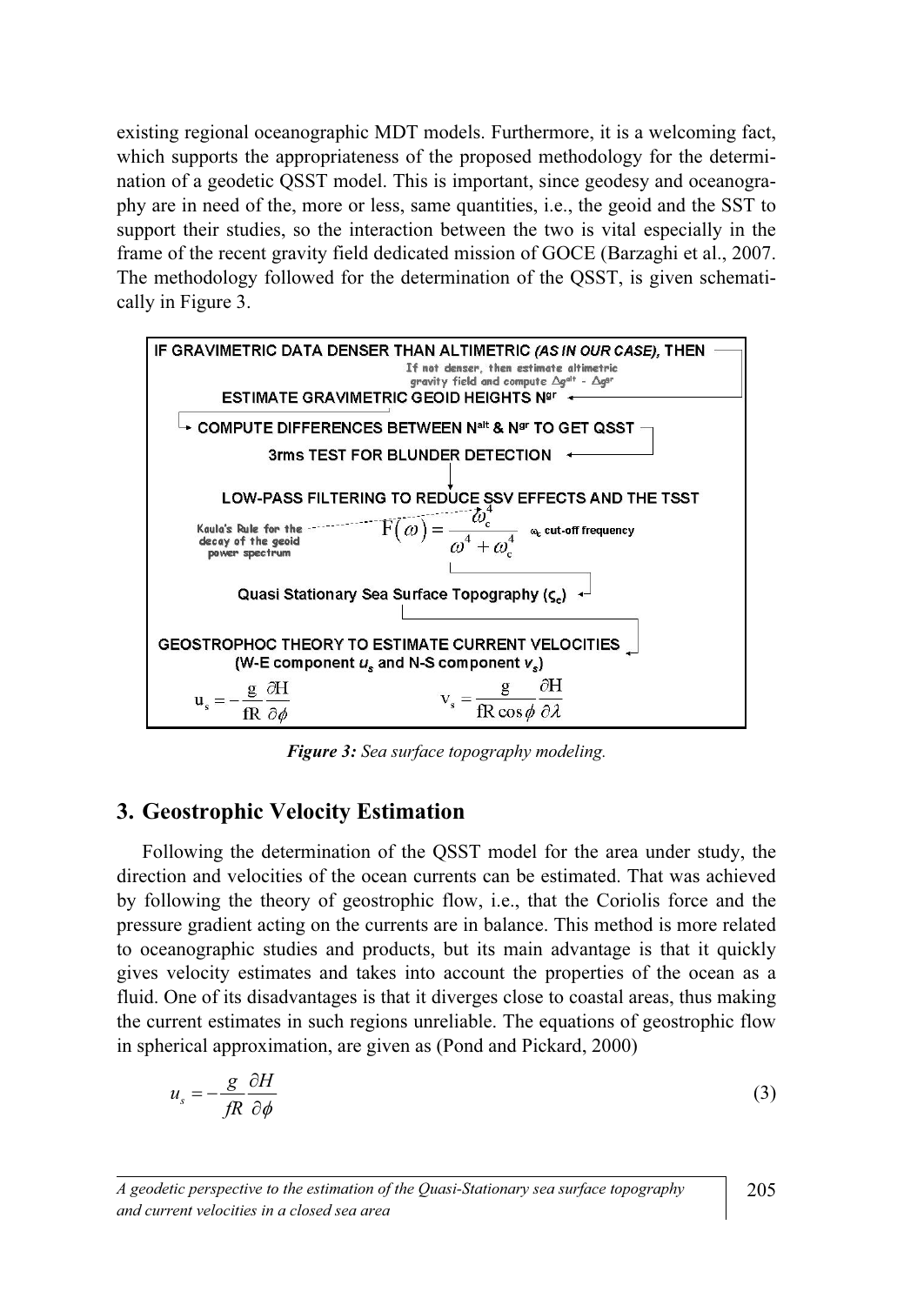$$
v_s = \frac{g}{fR\cos\phi} \frac{\partial H}{\partial \lambda} \tag{4}
$$

where  $u_s$  and  $v_s$  are the horizontal constituents of geostrophic flow, R is a mean earth radius (6371 km),  $\varphi$  and  $\lambda$  denote geographic latitude and longitude respectively,  $f$  is the Coriolis force and  $H$  the QSST previously estimated. Using (3) and (4), the north-south  $(u_s)$  and west-east  $(v_s)$  components of the currents geostrophic velocities have been estimated for the area under study. Table 4 summarizes the statistics of the estimated velocities and the total velocity field (last row), while Figure 4 depicts the direction and magnitude of the current velocities. From Fig. 4 we can clearly distinguish some well-known jets in the area like the Mid-Ionian (MIJ) and Mid-Mediterranean ones (Mid-MED Jet), the Cretan Cyclone (CC) and the Ierapetra Anticyclone (AC). Furthermore, South of the island of Crete we can identify a small (in terms of magnitude) jet (dotted lines), which can be either a branch of the Mid-Mediterranean one or a jet by its own. Finally, there is a clear flow from the Aegean Sea (jets J1, J2, and J3) which merge into the Cretan Cyclone and probable "feed" the MIJ. These give good evidence that the proposed methodology for the "geodetic" estimation of the QSST can provide good estimates of the current velocities as well, since most known features are identified.

|             | max   | min      | mean     |             |
|-------------|-------|----------|----------|-------------|
| U,          | 1.298 | –0.999   | 0.016    | $\pm 0.292$ |
| V s         | 1.292 | $-1.211$ | $-0.005$ | $\pm 0.284$ |
| total field | 1.307 | 0.000    | 0.347    | $\pm 0.214$ |

Table 4. The final geostrophic velocities for the area under study. Unit: [m/s].

## 4. Conclusions

 A method to determine the quasi-stationary sea surface topography from a purely geodetic point of view and using geodetic data has been presented. It is based on the simple relationship connecting altimetric and gravimetric geoid heights and a blunder removal and noise filtering procedure. From the results obtained we can conclude that the proposed methodology provides reasonably good results, since it gives small differences w.r.t. a MDT model derived from altimetry and oceanographic data. Furthermore, from the current velocities estimated, it was possible to identify known features of the circulation in the area under study like the Mid-Ionian and Mid-Mediterranean Jets, the Cretan Cyclone and the Ierapetra Anticyclone, which were clearly depicted.

 Such a local QSST model is invaluable to geodetic studies for the reduction of altimetric sea surface heights from the sea surface to the geoid. Furthermore, it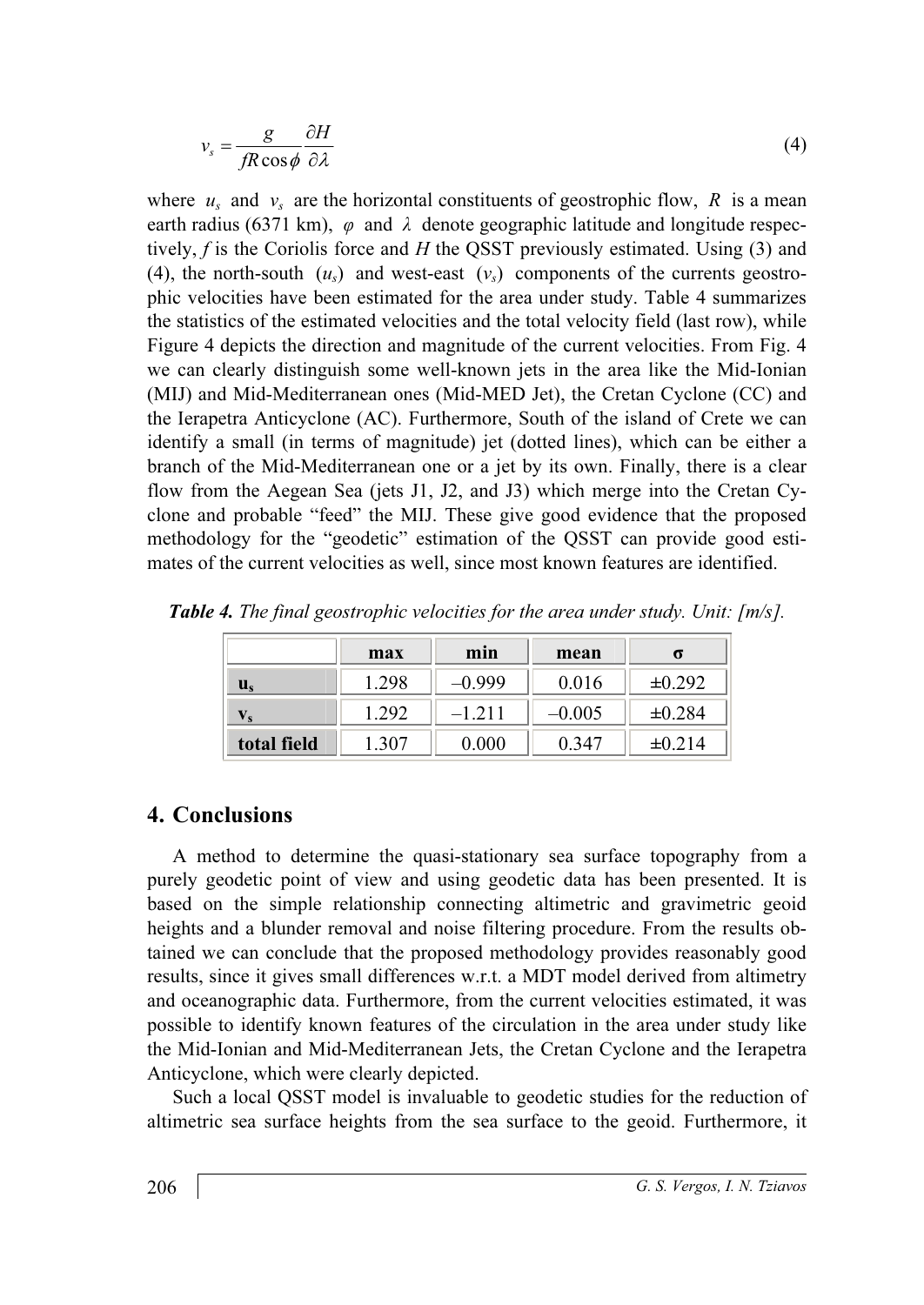

Figure 4: Direction and magnitude of the geostrophic currents.

provides a reference surface for oceanographic studies, where other measurements can be referred. The results of the present study offer an encouraging prospect for the synergy between geodesy and oceanography with respect to sea level monitoring, sea surface topography determination and marine geoid modeling.

#### **References**

- Andritsanos, V.D., 2000. Optimum combination of terrestrial and satellite data with the use of spectral methods for applications in geodesy and oceanography. PhD Dissertation, School of Rural and Surveying Engineering, Faculty of Engineering, The Aristotle University of Thessaloniki, Department of Geodesy and Surveying, 280 pp.
- Barzaghi, R., Tselfes, N., Tziavos, I.N. and Vergos, G.S., 2008. Geoid and High Resolution Sea Surface Topography Modelling in the Mediterranean from Gravimetry, Altimetry and GOCE Data: Evaluation by Simulation. Journal of Geodesy, DOI: 10.1007/s00190-008-0292-z.
- Engelis, T., 1983. Analysis of sea surface topography determination using Seasat altimeter data. Report No. 343, Department of Geodetic Science and Surveying, The Ohio State University, Columbus, Ohio.
- Engelis, T., 1984. Radial orbit error reduction and sea surface topography determination using satellite altimetry. Report No. 377, Department of Geodetic Science and Surveying, The Ohio State University, Columbus, Ohio.